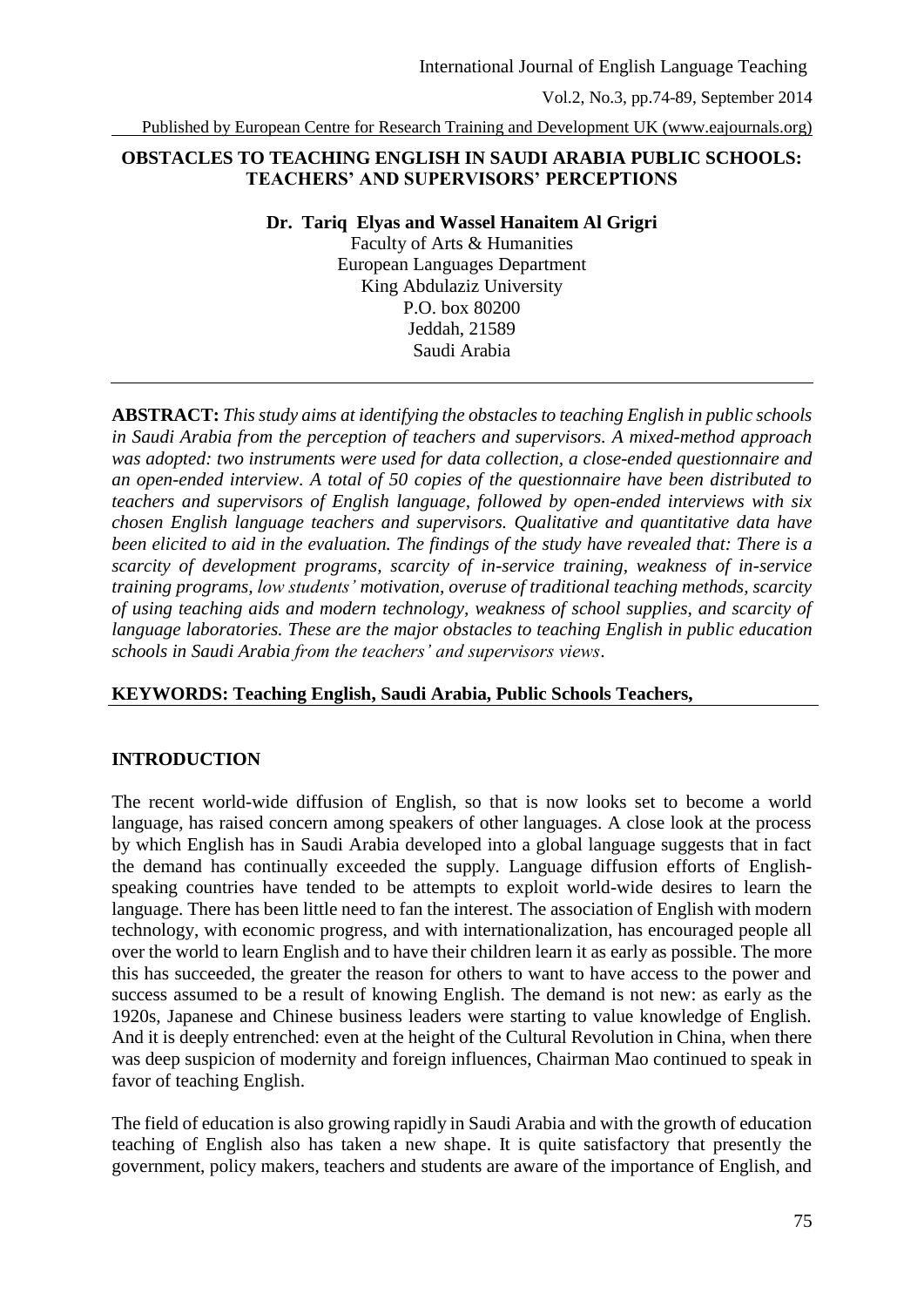Published by European Centre for Research Training and Development UK (www.eajournals.org)

tremendous efforts have been made at every level of education to impart proficiency among the students. Despite all the efforts made by the various bodies, the situation of teaching English in Saudi Arabia has always been in a constant state of flux.

Formal education began in Saudi Arabia with the establishment of the Directorate General Knowledge in 1344 AH. It was consisted of preparatory level of three years, and primary level of four years. The primary level included English language teaching at a rate of 4 classes per week for each grade In 1361 AH, the preparatory level was annexed and incorporated with the primary level to become only six years with the abolition of English language teaching and delayed it to intermediate and secondary levels. Teaching English began with 12 classes at intermediate level and 8 classes at secondary level. Then the plan was amended several times to be between 6 and 8 classes per week. In 1400 AH, the plan of teaching English stabilized to become four classes per week for each grade at intermediate and secondary levels (Salloum,1991). In 1424 AH, English was implemented as a compulsory subject in six grade at primary level. In 1432 AH, The Ministry of Education approved teaching English at government primary schools from Grade IV [\(http://www2.moe.gov.sa/english/Pages/\)](http://www2.moe.gov.sa/english/Pages/).

According to Alshumaimeri (2003) "*Teachers have pointed out that students leave the secondary stage without the ability to carry out a short conversation.*" After learning English for many years, the students have achieved little in terms of language proficiency, and making a large number of students and teachers waste of time and energy. So, the important question is why there has been no improvement among the students. Fareh (2010) pointed out some of the challenges of EFL program in the Arab world and these are:

- 1. *Improperly trained teachers or inadequate teaching methodology.*
- *2. Teacher-centered rather than learner centered activities.*
- *3. Students' aptitude, initial preparedness and motivation: School and university*

*teachers often complain of the low proficiency of their students. They also claim that students are not motivated to learn.*

- *4. Compartmentalization vs. whole language approach.*
- *5. Lack of emphasis on developing skills– emphasis is rather on rote learning.*
- *6. Textbooks and teaching materials.*
- 7. *Assessment methods.*
- *8. Exposure to English.*

This study attempts to investigate the obstacles to teaching English in public schools in Saudi Arabia from teachers' and supervisors' perceptions.

## **LITERATURE REVIEW**

#### **Teacher Education**

Language teacher education has become fragmented; too often, its efforts focus more on theoretical areas of applied linguistics, methodology, or language acquisition with less emphasis on practicing teaching. Emphasis on these areas, although it may create a pedagogical foundation for the teacher-in-preparation, skirts the central issue of learning to teach. According to (ILO/UNESCO:2009 report) the general qualification of teachers in developing countries is inconvenient. The report also stated: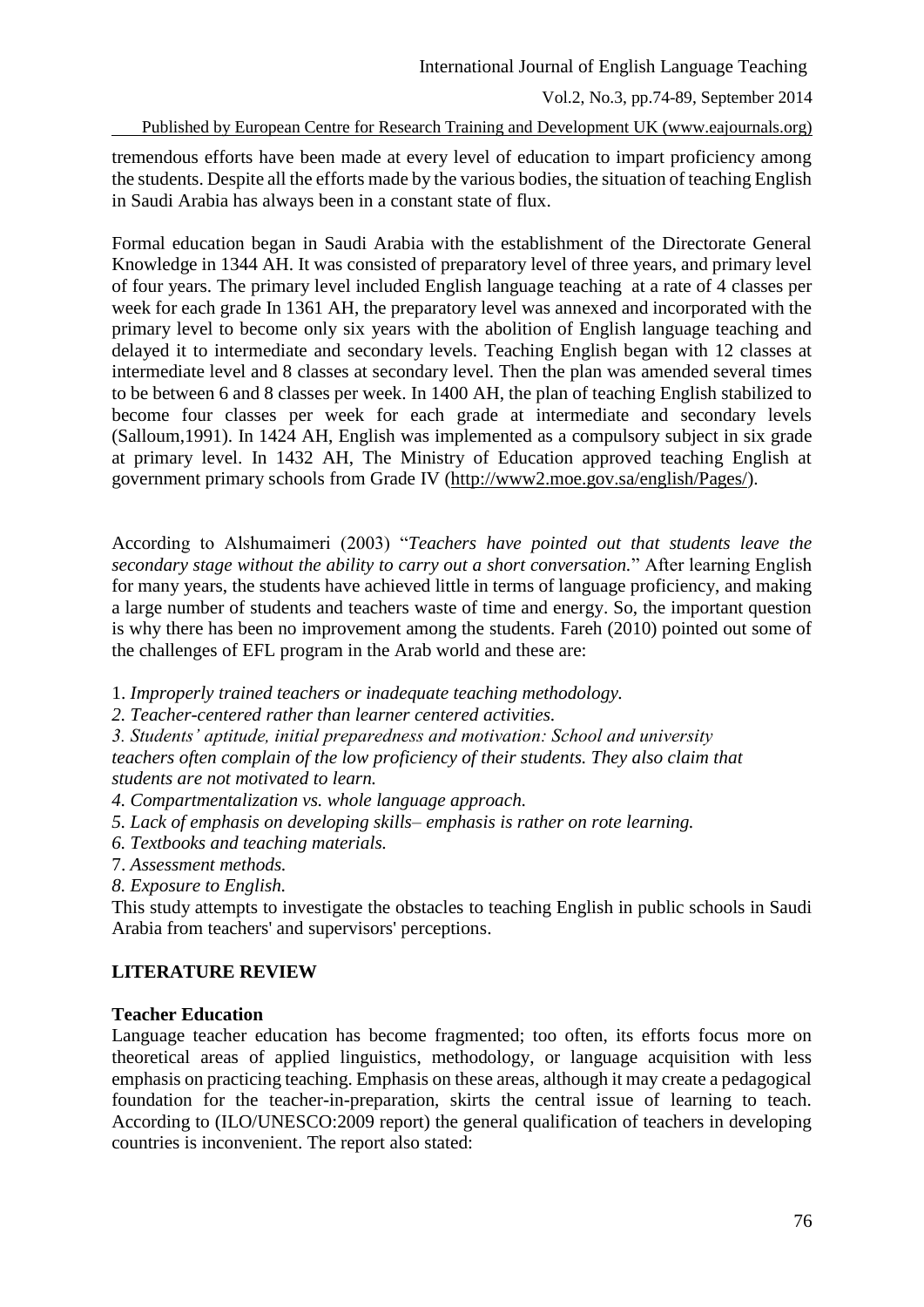Published by European Centre for Research Training and Development UK (www.eajournals.org)

*"In developing countries, where supply considerations may necessitate short-term intensive emergency preparation program for teachers, a fully professional, extensive program should be available in order to produce corps of professionally prepared competent teachers to guide and direct the educational enterprise"*.

Teacher shortages remain a major challenge in education systems worldwide. In developing countries, the increase in enrolment of students in recent years has not been met by an increase in qualified teachers. Goss (1999) investigated the challenges that Japanese students encounter in learning English. He visited a number of schools and attended several classes. He concluded that Japanese learners of English face a number of challenges including inadequate preparation of teachers, lack of students' motivation and large class sizes.

#### **Teacher Supervision**

Observation is a fundamental, yet often disregarded, tool in in-service work with teachers. According to Freeman (1982) , there are three ways of observing Teachers: Three approaches to in-Service training and development. In the supervisory approach, the observer functions as an arbitrator, commenting on and evaluating the teacher's performance in terms of fixed criteria, both implicit and explicit. In the alternatives approach, the observer offers a series of alternatives to observed activities, thus helping the teacher to shape his/her own criteria. And, finally, in the non-directive approach, drawn from the work of Rogers, the observer provides a reflection and integration of the teacher's own goals and performance. Murat Hismanoglu's (2010) study aimed at finding out English language teachers' perceptions of educational supervision in relation to their professional developments through a small scale "case study" carried out in higher education context in the Turkish Republic of Northern Cyprus. The results showed that educational supervisors highlight the strength of the English language teachers' performance and encourage them to reflect upon their weakness and find some solutions to overcome them.

#### **Motivation**

Motivation has been widely accepted by both teachers and researchers as one of the key factors that influence the rate and success of second/foreign language (L2) learning. Motivation provides the primary impetus to initiate learning the L2 and later the driving force to sustain the long and often tedious learning process; indeed, all the other factors involved in L2 acquisition presuppose motivation to some extent. A study conducted by Hussain (in press) showed inadequate motivational conditions in the classrooms. The findings of the research emphasized a need for the recruitment of professional teachers through a rigorous procedure and more in-service teachers training opportunities with a special focus on developing motivational strategies for TESOL classrooms. The study also recommended a participatory role for the students in planning and pedagogical processes.

#### **Learning Environment**

Many researches refer to the learning environment as one important factor that affects the students' achievement level in schools and teachers' performance. Effective education to every student is a moral imperative for all teachers. Educators are obligated to avoid issues that present a conflict of interest in order to create a healthy learning environment for all students; creation of a healthy learning environment requires teachers and facilitators who are culturally competent. Faculty members of higher education are obligated to treat each student fairly and expect high standards from them regardless of their diversity makeup (Mujtaba: 2004).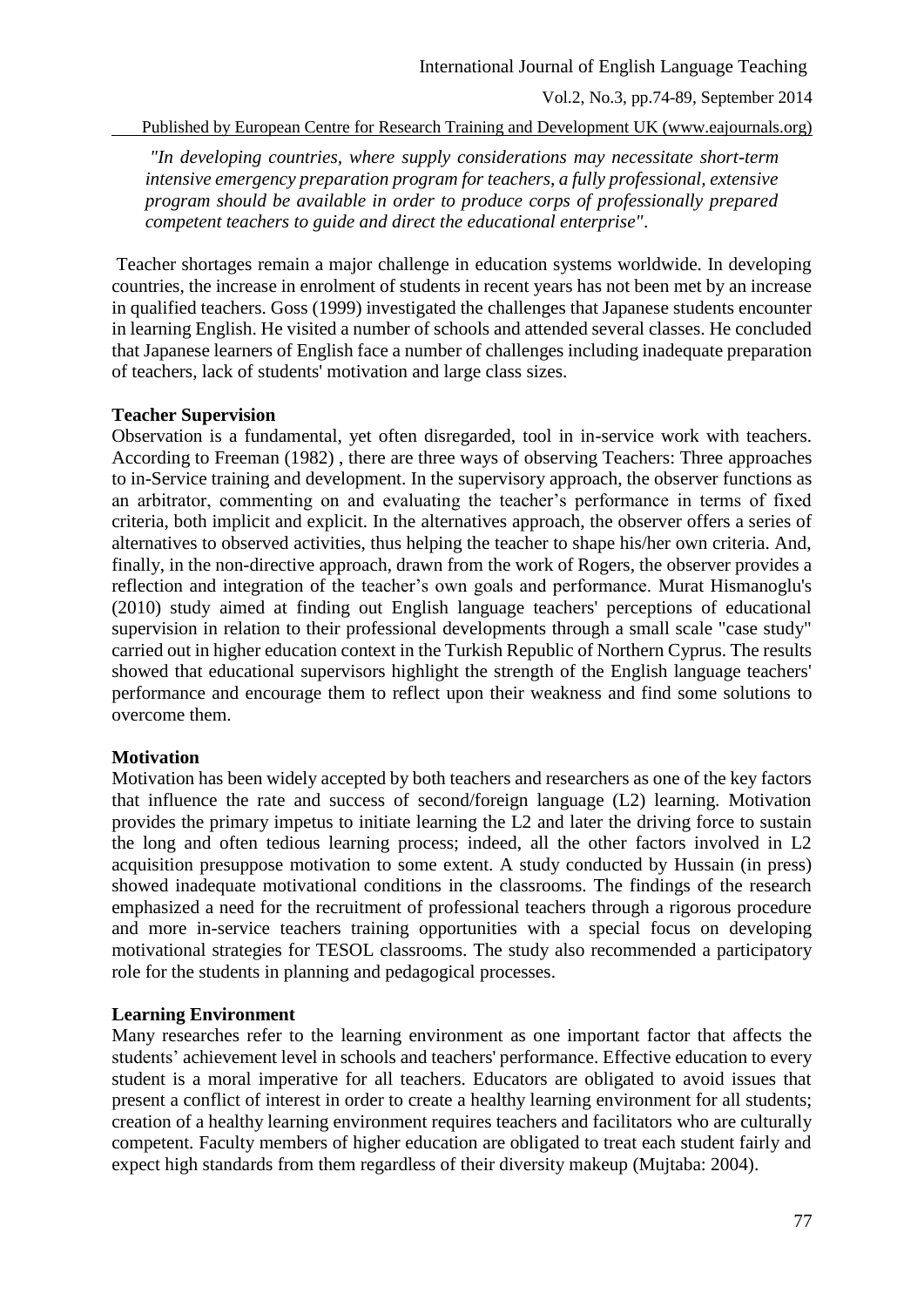# **Influence of teaching techniques**

Yazan's and Muhamad's (2010) study aims to evaluate and investigate the influence of teaching techniques on the performance of English as foreign language (EFL) teachers by evaluating the techniques' effectiveness and actual implementation, as well as to examine the role of teachers in influencing the effectiveness of in-service training courses. The findings of the study, taking into account the teaching techniques' effectiveness in the in-service training courses and their impact on EFL teachers' performance, have revealed that EFL teachers' in-service training courses did not emphasize good and effective teaching technique.

# **Instructional effectiveness in teacher education**

Ellis's (1990) study discussed the relationship between teacher, learner and instructional materials in second language teaching. Using the communicative approach he argues that the teacher is the primary element of instructional effectiveness, without which the other salient features of the approach, learner centeredness and appropriate materials, cannot be implemented. It is proposed that teachers can be enthusiastic about their classrooms and about new approaches if they have been encouraged in their training experiences and attained a degree of proficiency in the language they teach. In addition, socioeconomic security and stability are seen as essential to teacher effectiveness beyond a minimal standard.

# **Studies in EFL conducted in Saudi context**

Khankar's (2001) study was conducted to identify the most important problems of the English language curriculum for the first secondary grade , for girls through a plebiscite among the parameters in Taif to respond to a questionnaire, which revolves around the most important problems that may face the elements of the curriculum brain damage (educational objectives, content, teaching methods, calendar, school library, school activities, teacher book, facilities, buildings and equipments). The study was applied to all English teachers in Taif represented by 103 parameter international sample of the study. After analyzing the respondents' responses, the data were statistically analyzed. The results showed that there were many problems in the elements of the curriculum such as:

- The curriculum does not focus on the cultural aspects and it creates problems regarding using English outside classrooms.
- There is a lack of content of interesting topics and its length does not commensurate with the reserved time.
- The content does not encourage student self-learning.
- There is a scarcity of modern teaching aids.

Ibn Talib's (2003) study aimed to identify the extent of using teaching aids by teachers of art education in the schools of Education premises . The study sample consisted of (60) teachers of art education and (11) supervisors. Results of the study were:

First: Teachers rarely use educational tools ; only six out of 30 used teaching aids.

Second: It showed out that higher education institutes in the Kingdom of Saudi Arabia lacked the means to appropriate educational material for the teaching of art education.

Third: It showed out that the need for training teachers in the production and the use of teaching aids is strong.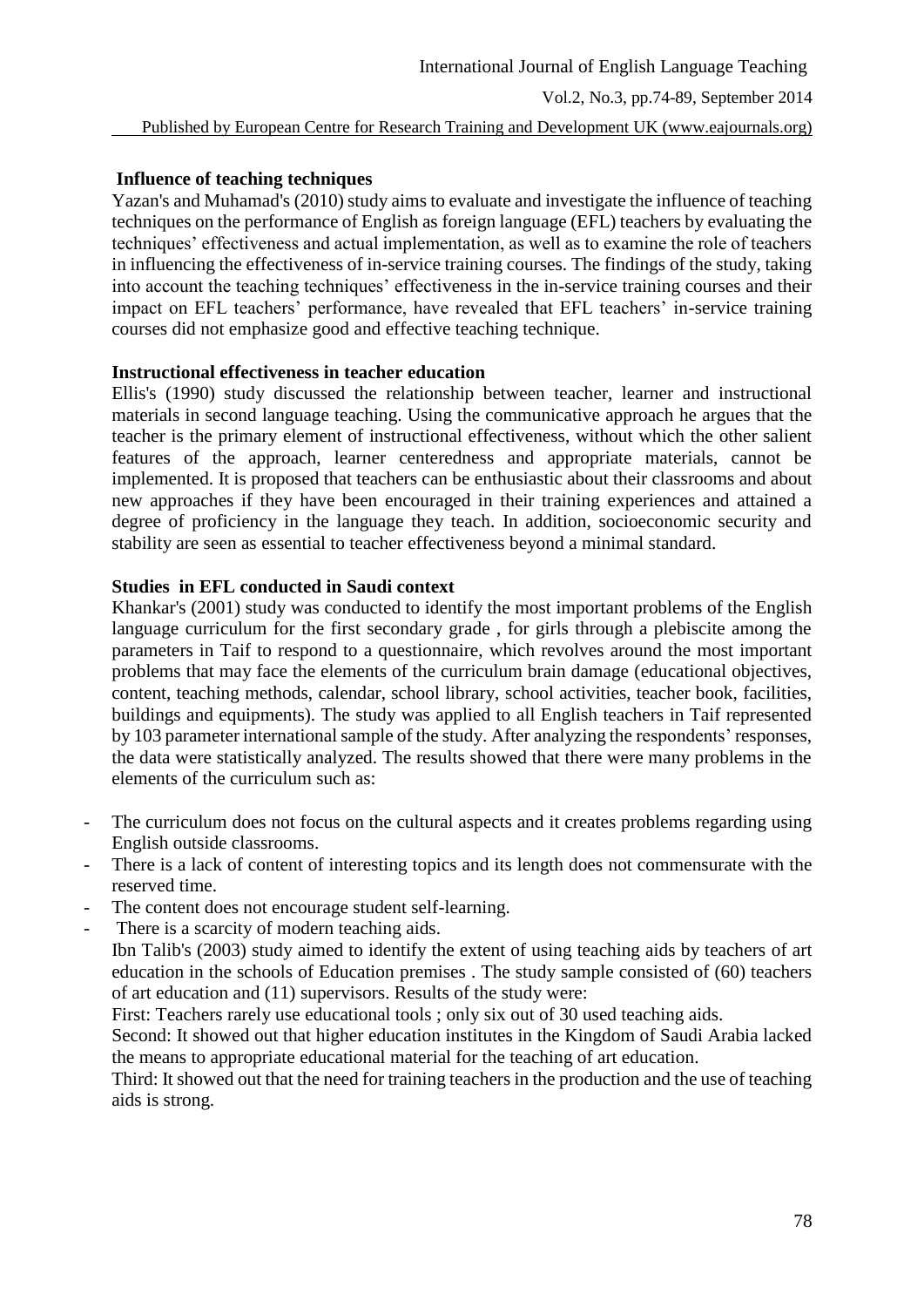Published by European Centre for Research Training and Development UK (www.eajournals.org)

#### **Exploring some studies in EFL teachers conducted in Arab context**

Abu Mraheel's (2004) study attempted to identify the criteria for evaluating the EFL teacher's performance. It also tried to find out to what extent these criteria were applied in the preparatory stage in Gaza from the EFL teachers and their supervisors points of view. In addition, it attempted to improve the preparatory EFL teachers' performance through suggesting a training program. To achieve these aims, some issues related to the research were raised such as: the teacher's role in the classroom, characteristics of the good EFL teacher, teachers` views of their tasks, teachers' needs in the different aspects of their work, and mastering the language skills. The study adopted the analytical descriptive method. The instruments of the study were developed in the light of the related literature. The instruments developed for the study were: A questionnaire of EFL teacher's competence, classroom observation sheet to assess EFL teacher's performance, interviews with EFL supervisors, and informal interviews with EFL teachers. The instruments were judged by a specialized jury in teaching English in Gaza to determine the clarity and accuracy of the items and their relevance to the subject of the study. The results of the study showed that teachers need more training and assistance to be competent in their work. The researcher recommended that the educational situation should be analyzed and a training program was suggested to improve and develop the EFL teachers' performance**.** Also**,** Mehwary's (2005) study aimed at identifying the most important problems facing faculty members and students in the English departments of education faculties of Aden, Zanzibar and Sabr at Aden University. To achieve the objective of this research, the researcher answered the following questions: What are the problems of teaching English in the English departments in colleges of education (Aden, Zanzibar, patience) at Aden University? The study sample is (22 M & 18 F) and (359) students of whom (166) males students from the original members of the faculty of education of Aden, Zanzibar and Sabr. In order to achieve the objectives of the study, the researcher prepared a questionnaire divided into six areas. The results showed that teaching methods and teaching aids have topped the list of methods in terms of the arrangement because of its great importance in the educational process.

Furthermore, Abu Riash's (2011) study aimed at investigating the problems of teaching English in middle school classrooms and their relationship to teaching performance from educational supervisors' perceptions, in order to achieve the aim of the study , the researcher adopted an analytical approach. The results showed that there were statistically significant differences due to teachers' experience ( high – low) the differences were in favor of high experience . The results also indicated that there were statistically significant differences due to classroom environment (good- bad) the differences were in favor of good environment . The results also showed that there were statistically significant differences due to the using of teaching aids ( using teaching aids – not using teaching aids ).

#### **METHODOLOGY**

The main study question is :What are the obstacles of teaching English to public schools students in Saudi Arabia from the perception of teachers and supervisors? To answer this question and attain the objectives of the study, the researchers used a mixed-method approach and used two instruments for data collection, a close-ended questionnaire and open-ended interview. Questionnaires and interviews are often used together in mixed method studies in investigating educational assessment (e.g., Brookhart & Durkin, 2003; Lai & Waltman, 2008). While questionnaires can provide evidence of patterns amongst large populations, qualitative interview data often gather more in-depth insights on participant attitudes, thoughts, and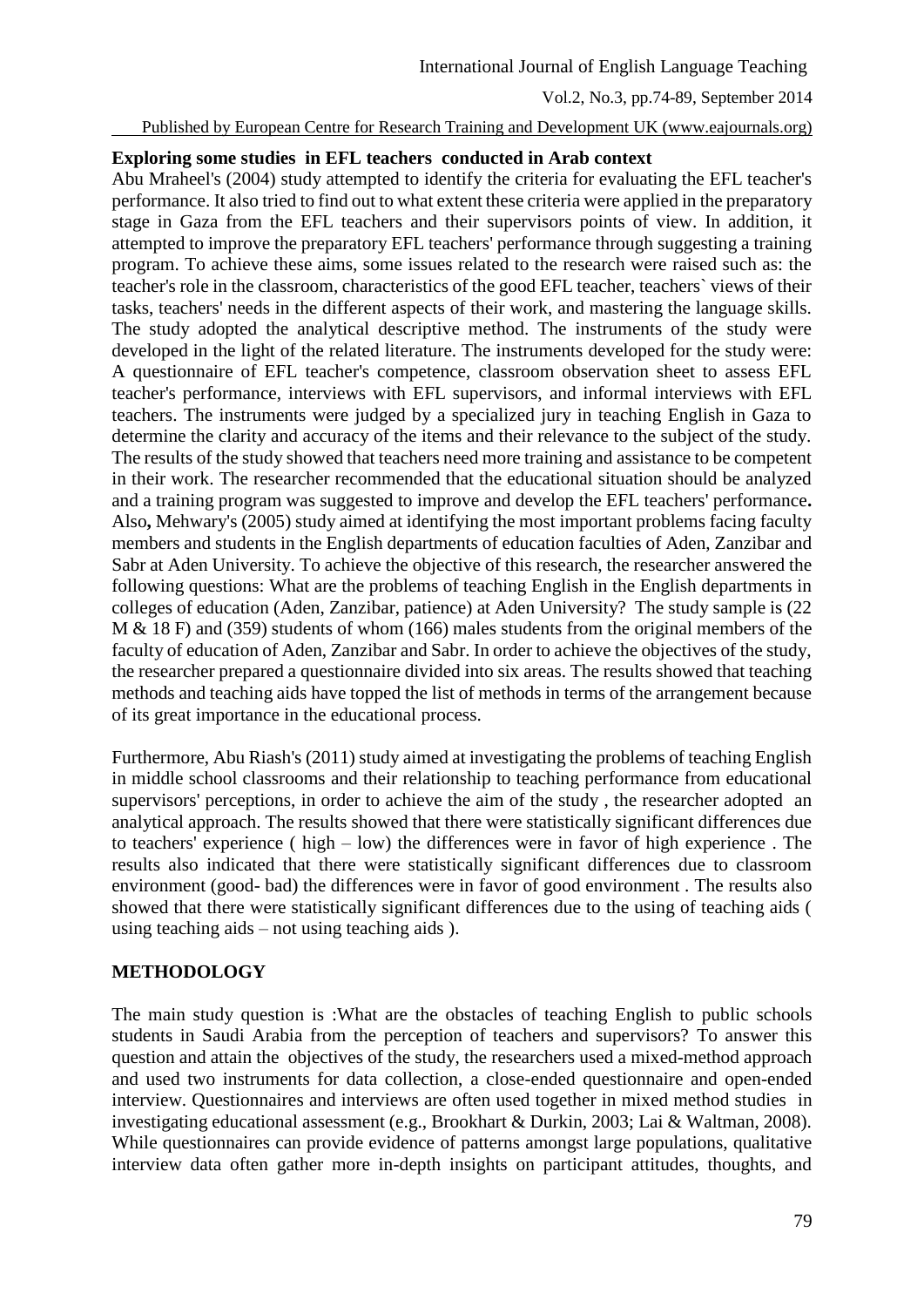Published by European Centre for Research Training and Development UK (www.eajournals.org)

actions (Kendall, 2008). In a structured questionnaire, participants respond to prompts by selecting from predetermined answers (e.g., Likert scales, multiple choice responses); these data are typically analyzed quantitatively. In a semi-structured interview, interviewers begin with a small set of open-ended questions, but spend a considerable time probing participants' responses, encouraging them to provide detail and clarification; these data are generally analyzed qualitatively.

### **Instruments**

1. Questionnaire

The questionnaire had 15 closed ended questions using Likert scale model and multiple choice responses (see *Appendix* 1). The questionnaire targeted teachers and supervisors of English language in public education. The questionnaire aimed to identify the possible obstacles to English language teaching. The questionnaire was designed by using free online surveys website then the link was sent to the participants via WhatsApp and e-mails. The whole process of distributing and collecting back the questionnaire tool about a month.

#### 2. Interviews

The interview consisted nine open- ended questions (see *Appendix* 2). It attempted to elicit the participants deep opinions and perceptions about the possible obstacles to English language teaching. The questions covered the same possible obstacles as stated in the questionnaire. Six interviews were administered with three teachers and three educational supervisors.

#### **Subjects**

For the purpose of this study 50 participants were randomly selected from the population of the Department of Public Education in Jeddah, Saudi Arabia in the school year (2012–2013). In order to expand the survey, a mixed sample of teachers  $(40=80\%)$  and supervisors  $(10=20\%)$ was selected. Supervisors' responses were expected to clarify real obstacles facing teachers because they deal with large numbers of teachers.

#### **Data Analysis**

In the light of the reviewed literature and the application of the tools of the study, this section attempts to analyze the data and discuss the results by means of table of frequency distribution and percentages. The study aims to identify the obstacles to teaching English from teachers' and supervisors' perception. The data were presented and analyzed under two headings: 1) The results from the perception of teachers, and 2) The results from the perception of supervisors.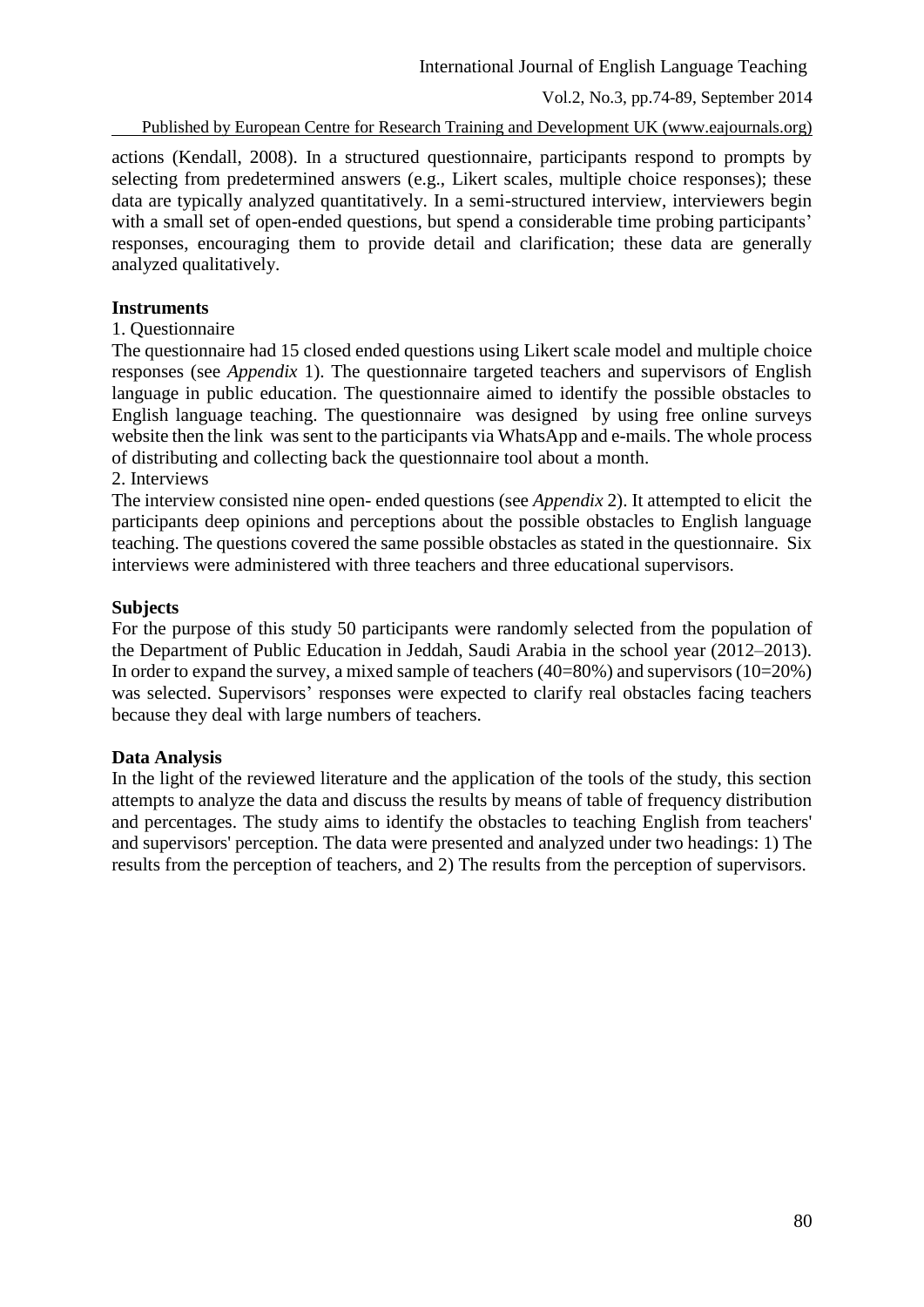Published by European Centre for Research Training and Development UK (www.eajournals.org)

|                | radio $\pi$ . The results from the teachers -perception<br>English<br><b>Obstacles</b><br>$\mathbf{t}$<br><b>Language Teaching</b> | <b>Strongly</b><br>Disagree +<br><b>Disagree</b><br>no. (%) | <b>Undecided</b><br>no. (%) | <b>Strongly</b><br>Agree<br>$+$<br><b>Agree</b><br>no. (%) | <b>Total</b><br>no. (%) |
|----------------|------------------------------------------------------------------------------------------------------------------------------------|-------------------------------------------------------------|-----------------------------|------------------------------------------------------------|-------------------------|
| $\mathbf{1}$   | Weakness of the teachers<br>preparation                                                                                            | 23(57.5)                                                    | 2(5)                        | 15(37.5)                                                   | 40 (100)                |
| $\overline{2}$ | of<br>development<br>Scarcity<br>programs                                                                                          | 8(20)                                                       | 0(0)                        | 32(80)                                                     | 40 (100)                |
| 3              | Scarcity of in-service training                                                                                                    | 7(17.5)                                                     | 2(5)                        | 31(77.5)                                                   | 40 (100)                |
| $\overline{4}$ | of<br>Weakness<br>in-service<br>training programs                                                                                  | 8(20)                                                       | 1(2.5)                      | 31(77.5)                                                   | 40 (100)                |
| 5              | Weakness of the supervisory<br>methods                                                                                             | 10(25)                                                      | 2(5)                        | 28(70)                                                     | 40 (100)                |
| 6              | of<br>Weakness<br>motivation<br>among the students                                                                                 | 6(15)                                                       | 0(0)                        | 34(85)                                                     | 40 (100)                |
| $\overline{7}$ | Weakness of discipline and<br>consequences for bad behavior<br>in classrooms                                                       | 6(15)                                                       | 3(7.5)                      | 31(77.5)                                                   | 40 (100)                |
| 8              | Insufficient number of weekly<br>classes                                                                                           | 25(62.5)                                                    | 1(2.5)                      | 14(35)                                                     | 40 (100)                |
| 9              | Insufficiency of school books                                                                                                      | 8(20)                                                       | 2(5)                        | 30(75)                                                     | 40(100)                 |
| 10             | The overuse of traditional<br>teaching methods                                                                                     | 6(15)                                                       | 1(2.5)                      | 33(82.5)                                                   | 40 (100)                |
| 11             | Scarcity of using teaching aids<br>and modern technology                                                                           | 4(10)                                                       | 1(2.5)                      | 35(87.5)                                                   | 40 (100)                |
| 12             | Weakness of school supplies                                                                                                        | 1(2.5)                                                      | 0(0)                        | 39 (97.5)                                                  | 40 (100)                |
| 13             | Scarcity of the language labs                                                                                                      | 1(2.5)                                                      | 0(0)                        | 39 (97.5)                                                  | 40 (100)                |
| 14             | Weakness of evaluation tools<br>and its mechanisms                                                                                 | 10(25)                                                      | 2(5)                        | 28(70)                                                     | 40 (100)                |

**Table 4.1 The results from the teachers' perception**

## **The of teachers perception'**

The results indicated that the teachers considered most items as obstacles to English language teaching. Most teachers (57.5%) did not consider weakness of the teachers preparation an obstacle. According to 80% teachers, scarcity of development programs is one of the obstacles. In terms of scarcity of in-service training, the result showed that the majority of teachers (77.5%) thought that it is an obstacle. For weakness of in-service training programs, 77.5% teachers agreed that it is an obstacle. Most teachers (70%) agreed that weakness of the supervisory methods is one of the obstacles. In terms of weakness of motivation among the students, the majority of teachers (85%) agreed that it is one of the obstacles. The results also showed that weakness of discipline and consequences for bad behavior in classrooms is an obstacle according to 77.5% teachers. For insufficient number of weekly classes, 62.5% teachers did not consider it an obstacle. According to 75% teachers, insufficiency of school books is one of the obstacles. Also, 82.5% teachers agreed to the idea that the overuse of traditional teaching methods is an obstacle. For scarcity of using teaching aids and modern technology, most teachers (87.5%) agreed that it is one of the obstacle. Most teachers (97.5%) also agreed that weakness of school supplies is an obstacles. The majority of teachers agreed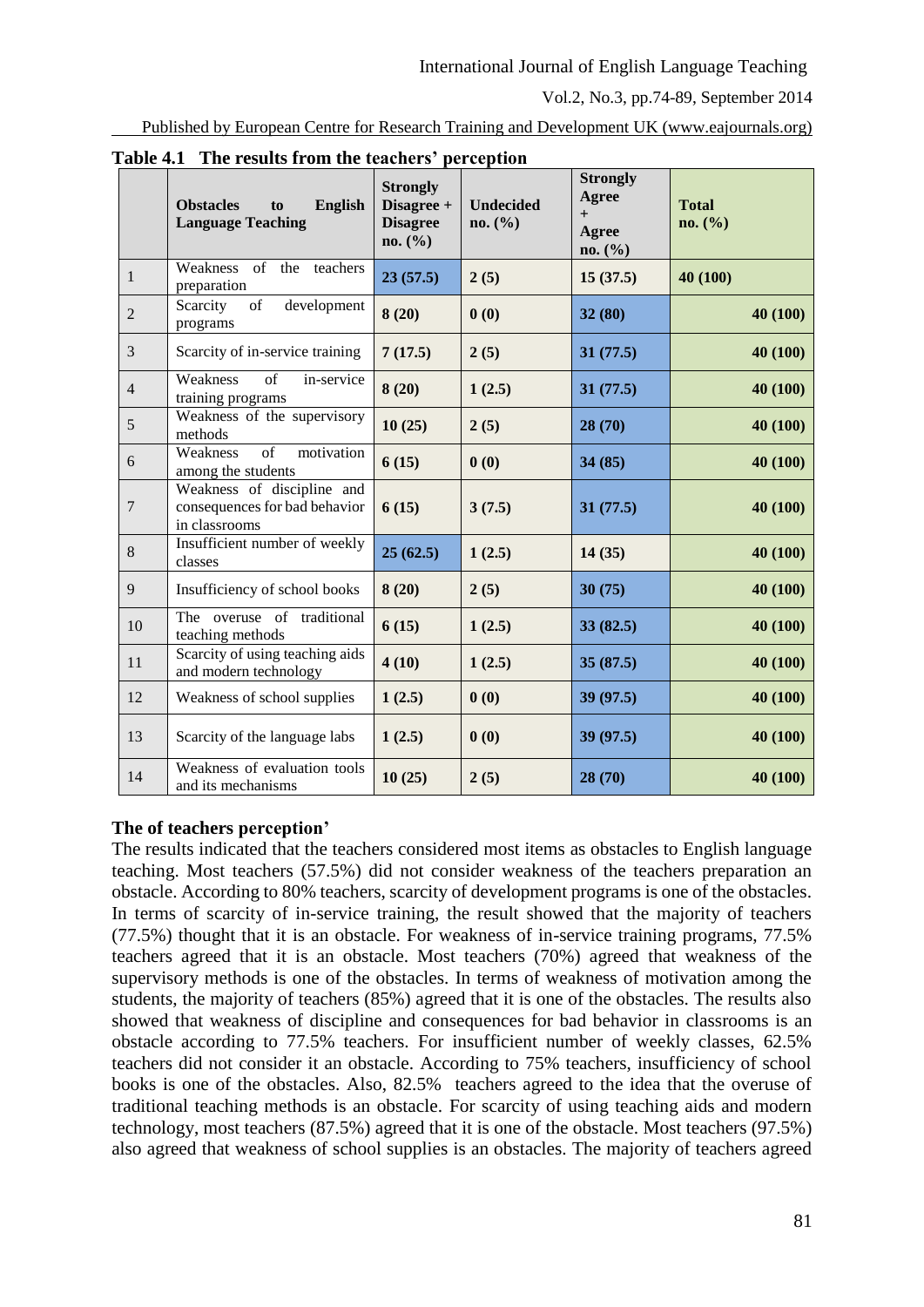Published by European Centre for Research Training and Development UK (www.eajournals.org)

(97.5%) to the idea that scarcity of the language labs is one of the obstacles. Also 70% teachers agreed that weakness of evaluation tools and its mechanisms is an obstacle.

# **Interview with teachers**

From the responses of the interviewees, the results showed that:

1. Weakness of the teachers preparation is one of the obstacles of English Language teaching.

- *T1: "Certainly"*
- *T2: "Yes, it is"*
- *T3: " Definitely"*
- 2. Scarcity and weakness of development and in-service training programs are obstacles of English Language teaching.

*T1: " Training programs are very few, if they are not missing at all."*

*T2: " I think they are not enough."*

*T3: "I can say I haven't got a chance throughout my service years to join one program or course for English language teachers."*

3. In general, the interviewees did not consider weakness of the supervisory methods an obstacle of English Language teaching.

*T1: " I believe that supervisors play less important role in overcoming obstacles of teaching English."*

*T2: " My opinion is that recent supervisory methods have positive effects."*

*T3: "Still old fashion, nothing new. The genuine roles and objectives of supervisory are absent so far."*

4. Low motivation among the students is one of the obstacles of English Language teaching. *T1: " I think increasing motivation requires sparing no effort from all individuals . in* 

*society." T2: " Yes , It is."*

*T3: " Of course."*

5. Insufficiency of school books and number of weekly classes are not obstacles of English Language teaching.

*T1: " Improvement of English textbooks is constant."*

*T2: " I think they are not sufficient in form and substance. I think weekly classes . . are fair enough."*

*T3: " There are several English books are used now in our schools. The books used in my school are good and they are really sufficient. I think the weekly classes are quite enough as we have 5 classes a week."*

6. The overuse of traditional teaching methods and scarcity of using teaching aids and modern technology are obstacles of English Language teaching.

*T1: " From my point of view, if teachers are provided with the new teaching aids . with training courses of how to use them, they will be used widely. It is not expected . from teachers to bring them themselves!."*

*T2: " Yes , I think so."*

*T3: " I strongly agree."*

7. Lack of schools supplies and scarcity of language labs are obstacles of English Language teaching.

*T1: " Labs are found very rare in schools."*

*T2: " I totally agree."*

*T3: " I strongly agree."*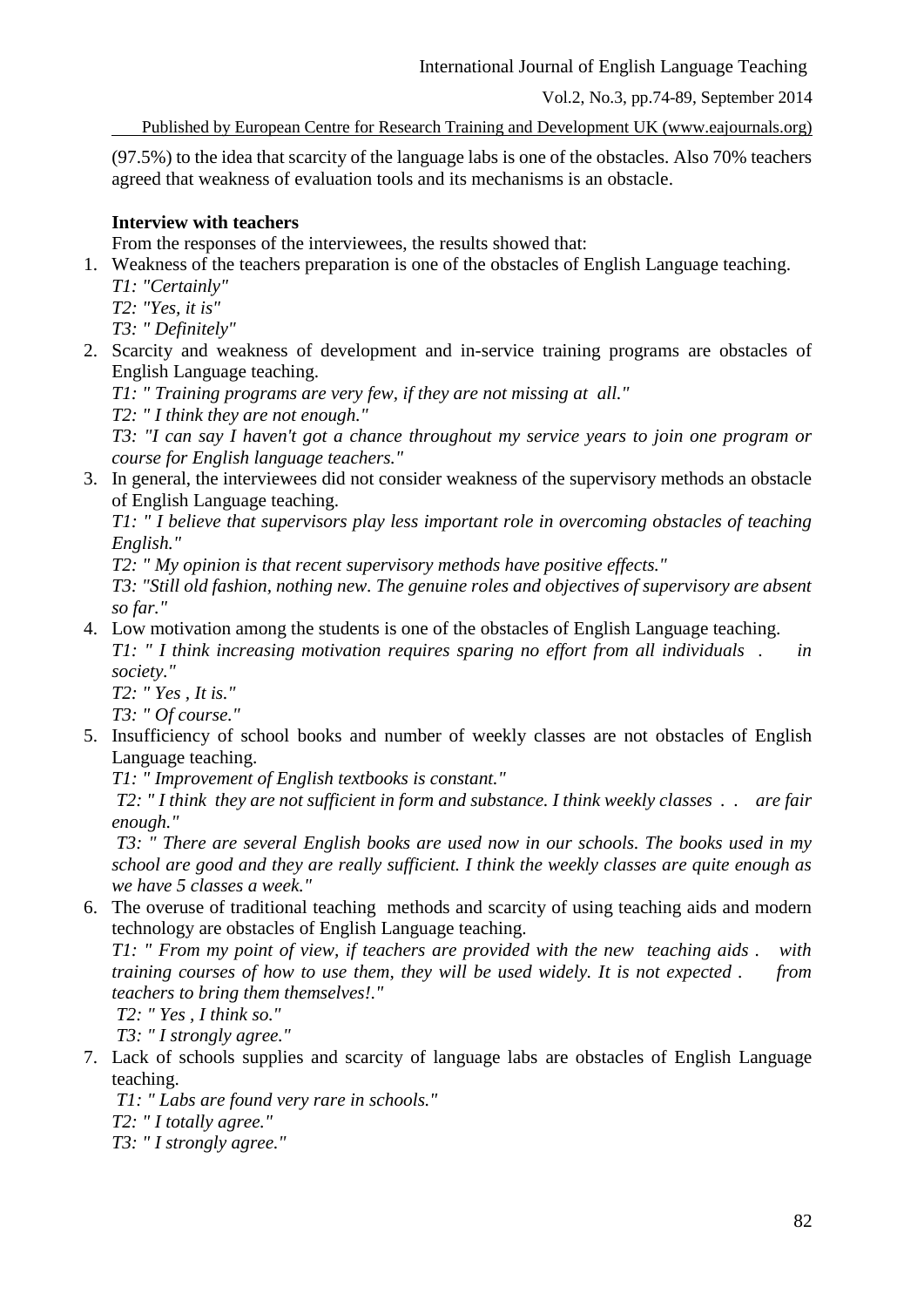Published by European Centre for Research Training and Development UK (www.eajournals.org)

8. In general, the interviewees did not agree that weakness of discipline and consequences for bad behavior in classrooms is an obstacle to English language teaching. They in general thought that the teacher is the key.

*T1: " I think the teachers' strong character and mastery of English will definitely . overcome bad behavior in classrooms."*

*T2: " I think it is one of the obstacles."*

*T3: " It depends on the teacher personality and his ability to manage each student the right way. I think it is not an obstacle that hinder English teaching."*

- 9. In general, the interviewees did not agree that weakness of evaluation tools and its mechanisms is an obstacle of English Language teaching.
- 10. *T1: " I don't think so. They don't strongly affect learning process." T2: " Evaluation tools and its mechanisms are very weak so we can consider them . as obstacles of teaching English." T3: " I don't think so."*

| 1 avic 7.4<br>The result from the supervisors perception |                                                                                       |                                                             |                             |                                                     |                         |  |  |  |
|----------------------------------------------------------|---------------------------------------------------------------------------------------|-------------------------------------------------------------|-----------------------------|-----------------------------------------------------|-------------------------|--|--|--|
|                                                          | <b>Obstacles to English Language</b><br><b>Teaching</b>                               | <b>Strongly</b><br>Disagree +<br><b>Disagree</b><br>no. (%) | <b>Undecided</b><br>no. (%) | <b>Strongly</b><br>Agree<br>$+$<br>Agree<br>no. (%) | <b>Total</b><br>no. (%) |  |  |  |
| $\mathbf{1}$                                             | Weakness<br>$\sigma$ f<br>the<br>teachers<br>preparation                              | 20(50)                                                      | 0(0)                        | 20(50)                                              | 40 (100)                |  |  |  |
| $\overline{2}$                                           | Scarcity of development programs                                                      | 20(50)                                                      | 4(10)                       | 16(40)                                              | 40 (100)                |  |  |  |
| 3                                                        | Scarcity of in-service training                                                       | 24(60)                                                      | 0(0)                        | 16(40)                                              | 40 (100)                |  |  |  |
| $\overline{4}$                                           | Weakness of in-service training<br>programs                                           | 24(60)                                                      | 0(0)                        | 16(40)                                              | 40 (100)                |  |  |  |
| 5                                                        | Weakness<br>of the<br>supervisory<br>methods                                          | 32(80)                                                      | 0(0)                        | 8(20)                                               | 40 (100)                |  |  |  |
| 6                                                        | motivation<br>Low<br>among<br>the<br>students                                         | 28 (70)                                                     | 4(10)                       | 8(20)                                               | 40 (100)                |  |  |  |
| $\overline{7}$                                           | of<br>discipline<br>Weakness<br>and<br>consequences for bad behavior in<br>classrooms | 32(80)                                                      | 3(0)                        | 8(20)                                               | 40 (100)                |  |  |  |
| 8                                                        | Insufficient number of weekly<br>classes                                              | 24(60)                                                      | 4(10)                       | 12(30)                                              | 40 (100)                |  |  |  |
| 9                                                        | Insufficiency of school books                                                         | 32(80)                                                      | 4(10)                       | 4(10)                                               | 40 (100)                |  |  |  |
| 10                                                       | The overuse of traditional teaching<br>methods                                        | 4(10)                                                       | 0(0)                        | 36(90)                                              | 40 (100)                |  |  |  |
| 11                                                       | Scarcity of using teaching aids and<br>modern technology                              | 8(20)                                                       | 0(0)                        | 32(80)                                              | 40 (100)                |  |  |  |
| 12                                                       | Weakness of school supplies                                                           | 4(10)                                                       | 0(0)                        | 36(90)                                              | 40 (100)                |  |  |  |
| 13                                                       | Scarcity of the language labs                                                         | 4(10)                                                       | 0(0)                        | 36(90)                                              | 40 (100)                |  |  |  |
| 14                                                       | Weakness of evaluation tools and<br>its mechanisms                                    | 28 (70)                                                     | 4(10)                       | 8(20)                                               | 40 (100)                |  |  |  |

**Table 4.2 The result from the supervisors' perception**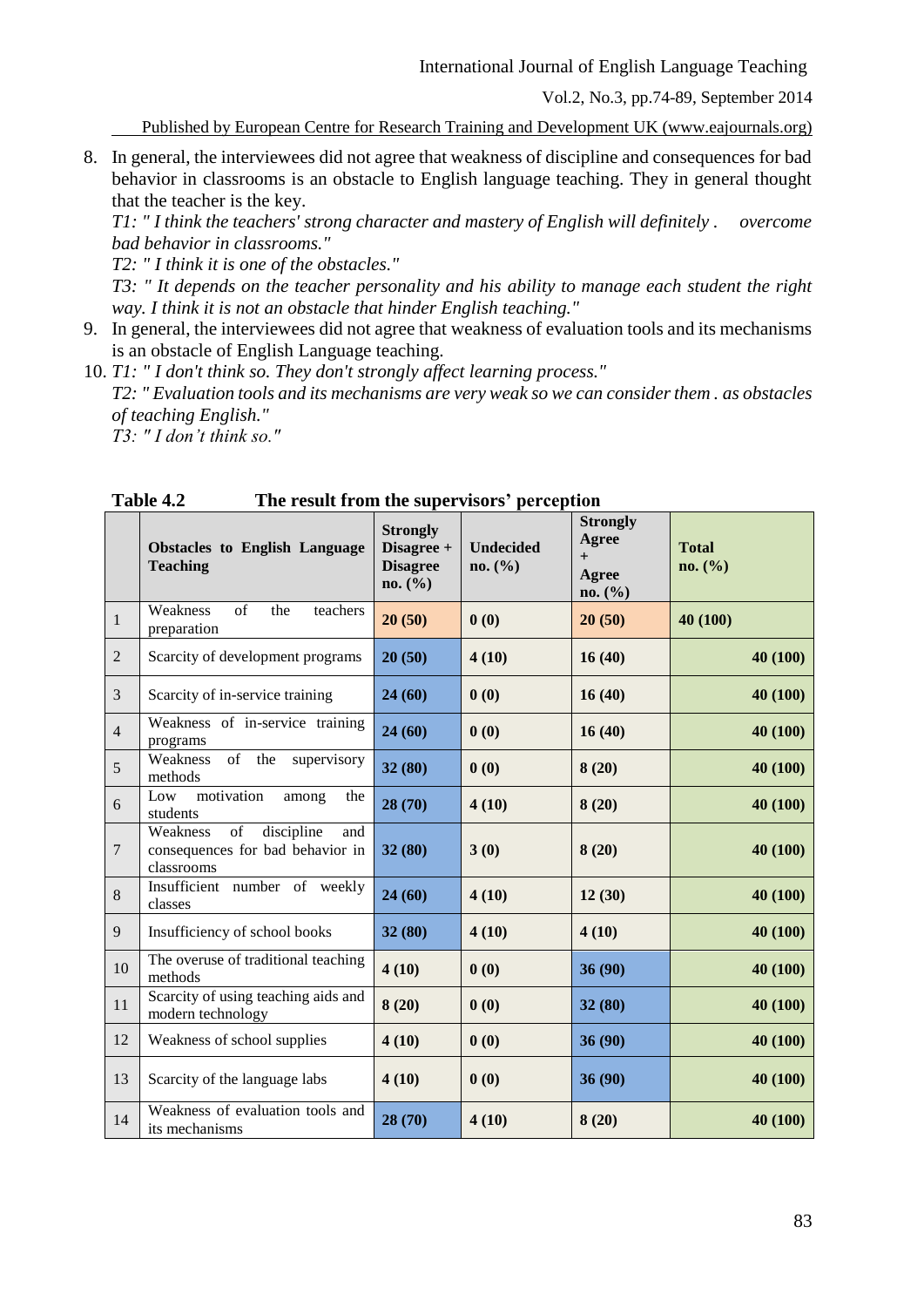Published by European Centre for Research Training and Development UK (www.eajournals.org)

### **The of supervisors perception'**

The results showed that most items were not obstacles to English language teaching from the perception of supervisors. Supervisors were divided equally about weakness of the teachers preparation. For scarcity of development programs, 50 % supervisors disagreed to the idea that it was an obstacle. Most supervisors (60%) did not consider scarcity of in-service training an obstacle to teaching English. Also 60% supervisors thought that weakness of in-service training programs was not one of the obstacles. The majority of the supervisors (80%) did not consider weakness of the supervisory methods an obstacle. In terms of weakness of motivation among the students, 70% supervisors disagreed to the idea that it was one of the obstacles. Also, the majority of supervisors (80%) disagreed to the idea that weakness of discipline and consequences for bad behavior in classrooms was an obstacle. More than half of the supervisors (60%) disagreed to the idea that insufficient number of weekly classes was an obstacle. According to the majority of the supervisors (80%), insufficiency of school books was not an obstacle to English language teaching. The results showed very high percentage of agreement among supervisors that the overuse of traditional teaching methods (90% supervisors), scarcity of using teaching aids and modern technology (80% supervisors), weakness of school supplies (90% supervisors), and scarcity of the language labs (90% supervisors) were obstacles to English language teaching. Most supervisors (70%) disagreed to the idea that weakness of evaluation tools and its mechanisms was an obstacle.

## **Interview with Supervisors**

From the responses of the interviewees, the results showed that:

- 1. Weakness of the teachers preparation is one of the obstacles to English language teaching.
	- *S1: " No doubt." S2: " I think so."*

*S3: " Of course I do."*

2. Scarcity and weakness of development and in-service training programs are obstacles of English Language teaching.

*T1: " Unfortunately, the in-service training programs are not enough for the majority of teachers."*

*T2: " They are not enough."*

*S3: " I think that training courses are not offered for teachers here in Jeddah."*

3. In general, the interviewees did not consider weakness of the supervisory methods an obstacle to English Language teaching.

*S1: " It depends on the enthusiasm and the motivation of the supervisor himself."*

*S2: " I do not think so."*

*S3: " Not bad , but not practical enough."*

4. Weakness of motivation among the students is one of the obstacles of English Language teaching.

*S1: " what we really need is to give them a chance to express themselves without . . any kinds of panic."*

*S2: " It is."*

*S3: " Yes, it is."*

5. Insufficiency of school books and number of weekly classes are not obstacles of English Language teaching.

*S1: " Of course, they are sufficient."*

*S2: " To a an acceptable extent, especially the new curriculum, are sufficient."*

*S3: " I think the classes are enough."*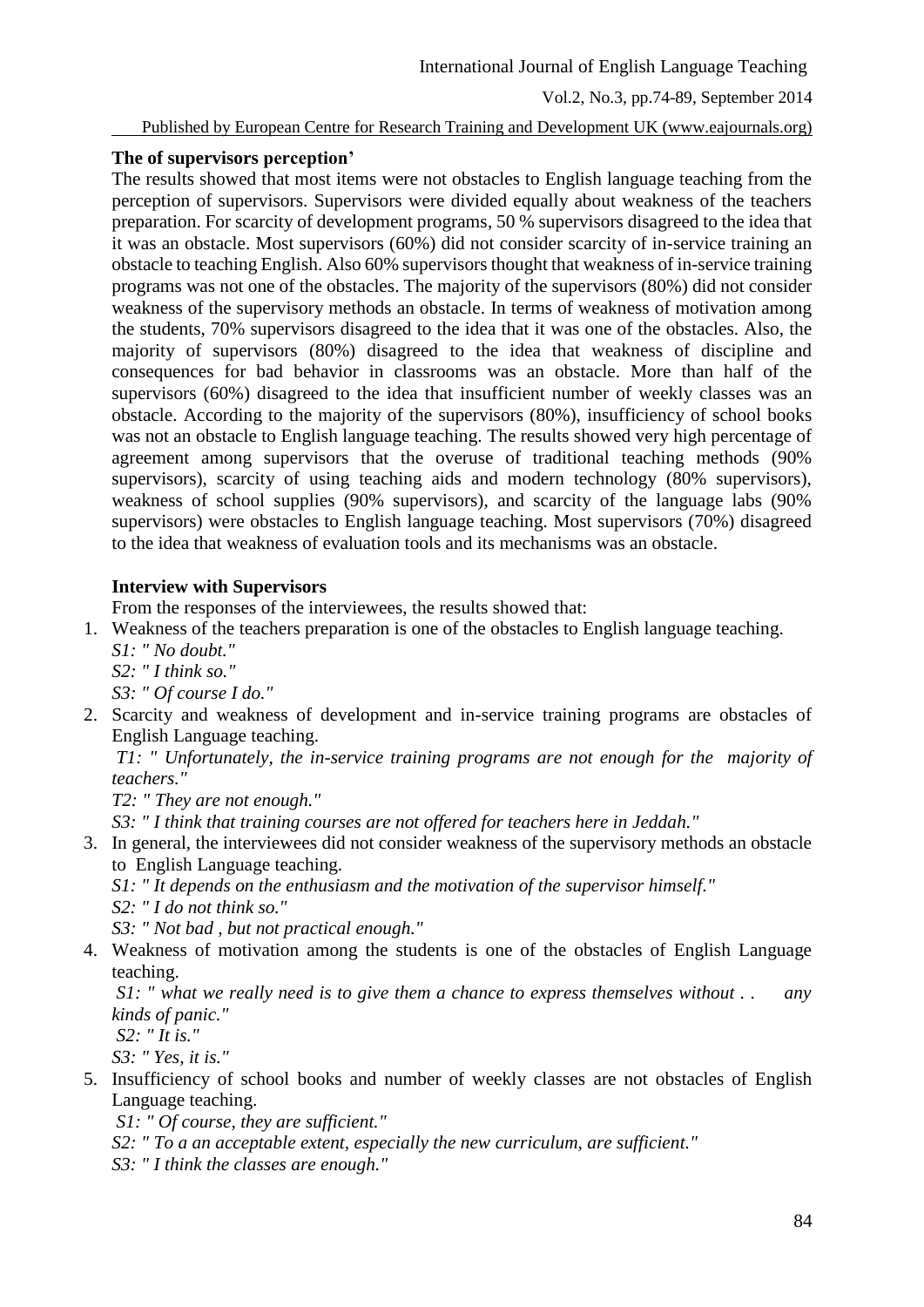International Journal of English Language Teaching

Vol.2, No.3, pp.74-89, September 2014

Published by European Centre for Research Training and Development UK (www.eajournals.org)

6. The overuse of traditional methods and scarcity of using teaching aids and modern technology are obstacles of English Language teaching.

*T1: " Modern technology with acknowledging the new strategies including the new techniques are the most assistant factors for a successful teacher."*

*T2: " It is." T3: " Yes, I think so."*

7. Weakness of schools supplies and scarcity of language labs are not obstacles of English Language teaching.

*T1: " We can't consider these as main obstacles , teachers can use othertechniques to overcome."*

*T2: " It is. But teachers can overcome them."*

*T3: " We shouldn't depend on them all the time or protest for them. We could do . . . better from nothing."*

8. In general, the interviewees did not agree that weakness of discipline and consequences for bad behavior in classrooms was an obstacle to English language teaching. They in general thought that good classroom management and strong knowledge would solve this problem.

*T1: " Good classroom management and the personality of the teacher should exist and available among the students."*

*T2: " I agree."*

*T3: " I think no. We can control those behaviors by the strong knowledge."*

9. The interviewees agreed that weakness of evaluation tools and its mechanisms is an obstacle of English Language teaching.

*T1: " The discipline of final exams are still weak and can't help the teacher to do his job well." T2: " It is."*

*T3: " Yes, it is."*

# **FINDINGS**

The combination of quantitative and qualitative data results can be classified under four headings:

I) Problems that teachers think of as obstacles to teaching English language, and they are 8 problems.

- 1. Scarcity of development programs.
- 2. Scarcity of in-service training.
- 3. Weakness of in-service training programs.
- 4. Weakness of motivation among the students.
- 5. The overuse of traditional teaching methods.
- 6. Scarcity of using teaching aids and modern technology.
- 7. Weakness of school supplies.
- 8. Scarcity of the language labs.

II) Problems that supervisors think of as obstacles to teaching English language, and they are 2 problems.

- 1. The overuse of traditional teaching methods.
- 2. Scarcity of using teaching aids and modern technology.

III) Problems that both teachers and supervisors agree upon as obstacles to teaching English language, and they are 2 problems.

- 1. The overuse of traditional teaching methods.
- 2. Scarcity of using teaching aids and modern technology.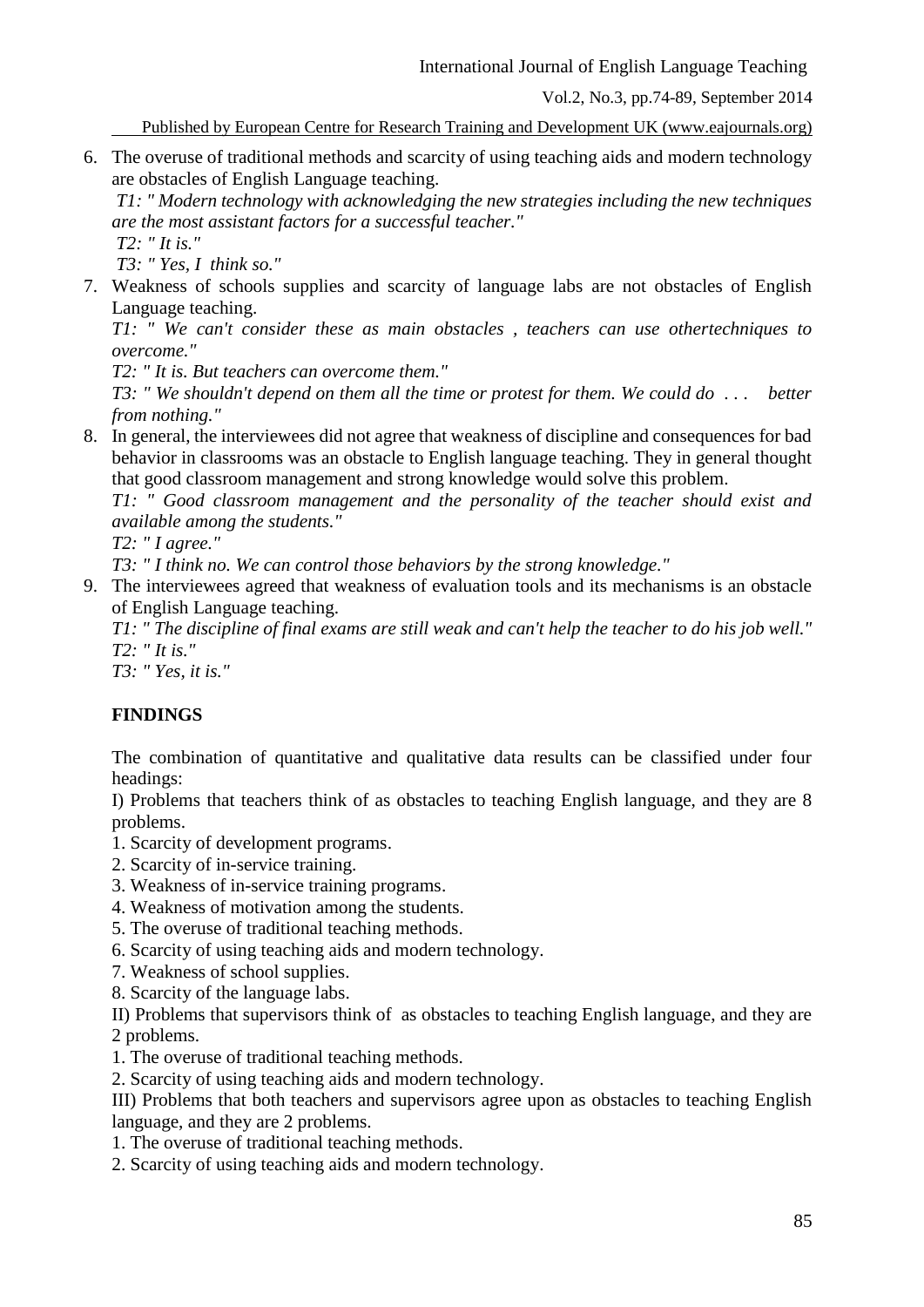Published by European Centre for Research Training and Development UK (www.eajournals.org)

IV) Problems that teachers and supervisors did not agree on as obstacles to teaching English language, and they are 6 problems.

- 1. Scarcity of development programs.
- 2. Scarcity of in-service training.
- 3. Weakness of in-service training programs.
- 4. Weakness of motivation among the students.
- 5. Weakness of school supplies.
- 6. Scarcity of the language labs.

Thus results reveal that there are real obstacles to teaching English in public schools from the perception of teachers and supervisors. The findings are consistent with the findings of several other studies. In terms of scarcity and weakness of development and in-service training programs, the current study agrees with Shah (in press) that emphasized a need for the recruitment of professional teachers through a rigorous procedure and more in-service teachers training opportunities. The same for Abu Mraheel's (2004) study results that teachers need more training and assistance to be competent in their work. It also agrees with Goss (1999) in terms of lack of students' motivation. The study concurs with Khankar's (2001) study findings about the scarcity of modern teaching aids, and with Ibn Talib's (2003) study results that the need for training teachers in the production and the use of teaching aids is strong. It also agrees with Mehwary's (2005) study results that teaching methods and teaching aids have topped the list of methods in terms of solving problems facing teachers and learners of English. In conclusion, the results of this study show that the problems that face English language teaching in public schools. It gives a satisfactory answer to the research question: What are the obstacles to English language teaching in the public schools in Saudi Arabia from the perception of teachers and supervisors.

#### **REFERENCES**

Abu Mraheel , R ( 2004) Evaluation of English Language Teacher Performance Concerning the Language Skills in the Basic Education Stage in Gaza from the Teachers' and Supervisors' Perspectives .Palestine.

Abu Riash, R. M. (2011) Problems Of Teaching English in Middle School Classrooms and their Relationship to Teaching Performance from Educational Supervisors' Perceptions. Faculty of Education. Al-Azhar University- Gaza.

Al-Shumaimeri, Y. A. N. (2003). A study of classroom exposure to oral pedagogic tasks in relation to the motivation and performance of Saudi secondary learners of English in a context of potential curriculum reform. Unpublished Ph.D.Thesis, University of Leeds, Leeds.

Brookhart, S. M., & Durkin, D. T. (2003). Classroom assessment, student motivation, and achievement in high school social studies classes. Applied Measurement In Education, 16(1), 27-54

Ellis, R. (1990). Roles for Teachers, Learners, and Teaching Materials in a Communicative Approach. Oxford .

Freeman, (1982) Observing Teachers: Three Approaches to In-Service Training and Development. Article first published online: 4 JAN 2012. DOI: 10.2307/3586560. TESOL International Association

Goss, B. (1999). Challenges of Learning English in Japan. Intercultural Communication Studies, VIII:1, 189-194.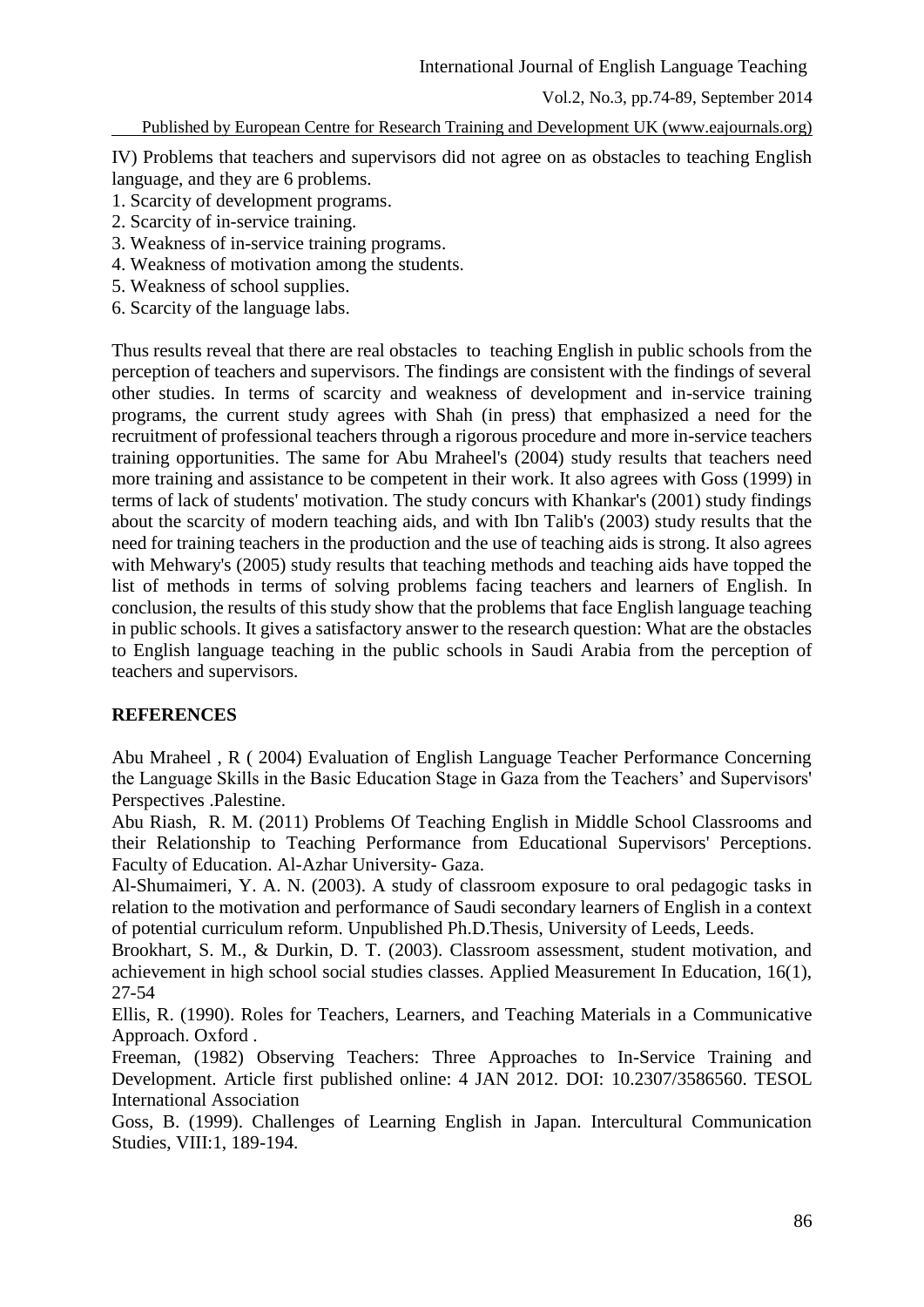Published by European Centre for Research Training and Development UK (www.eajournals.org)

Hamad Al-Salloum.(1991) History of the Educational movement in the Kingdom of Saudi Arabia. The third edition - Graphic International Printing Services - Washington, United States. Ibn Talib, A. (2003) The reality of teaching aids in the teaching of art education institutes Intellectual Education in the Kingdom of Saudi Arabia. unpublished Masters thesis,. King Saud University.

ILO/UNESCO:2009 report.

Kendall, L. (2008). The conduct of qualitative interview: Research questions, methodological issues, and researching online. In J. Coiro, M. Knobel, C. Lankshear & D. Leu (Eds.), Handbook of research on new literacies (pp.133-149). New York: Lawrence Erlbaum Associates.

Khankar, Q. Ismail (2001) Identify the most important problems of language curriculum English for the first grade secondary school from the viewpoint of the parameters province Taif. Master. College of Education. Umm Al Qura University.

Lai, E. R., & Waltman, K. (2008). Test preparation: Examining teacher perceptions and practices. Educational Measurement: Issues and Practice, 27(2), 28-45

Mehwary , W. ( 2005) Problems of teaching English in the English departments of education faculties of Aden University from of members faculty and students point , Adan university , Alyaman.

Ministry of Education – Saudi Arabia.

Muhammad Athar Hussain (in press) An Evaluation of the Motivational Conditions in TESOL Classrooms. King Abdulaziz University, Saudi Arabia.

Mujtaba, B., & Mujtaba, L. (2004). Creating a healthy learning environment for student success in the classroom. The Internet TESL Journal, 10(2).

Murat H ,(2010) English Language Teachers' Perception of Educational Supervision in relation to their professional development . A case study of northern Cyprus, Novitas – Royal .

Shehdeh, F. (2010). Challenges of teaching English in the Arab world: Why can't EFL programs deliver as expected? [online] Available at: ipac.kacst.edu.sa/eDoc/2011/195630\_1.pdf.

Yazan Abdel Aziz and Muhamad Kamarul (2010) An Evaluation of Jordanian EFL Teachers' In-service Training Courses Teaching Techniques Effectiveness. School of Educational Studies, Universiti Sains Malaysia, Malaysia.

## **Appendixes**

*Appendix: 1*

**Questionnaire**

#### **Obstacles to teaching English in public education schools in Saudi Arabia from teachers' and supervisors' perceptions**

The following questionnaire is part of a study being conducted as a Research Methods project. The questionnaire has been prepared by a student from King Abdulaziz University to find out the obstacles of teaching English for public education students in Saudi Arabia.

Your cooperation in completing this study by responding to the following questions would be greatly appreciated.

## **1) What is your occupation?**

Teacher Supervisor

## **2) Weakness of the teachers preparation is one of the obstacles.**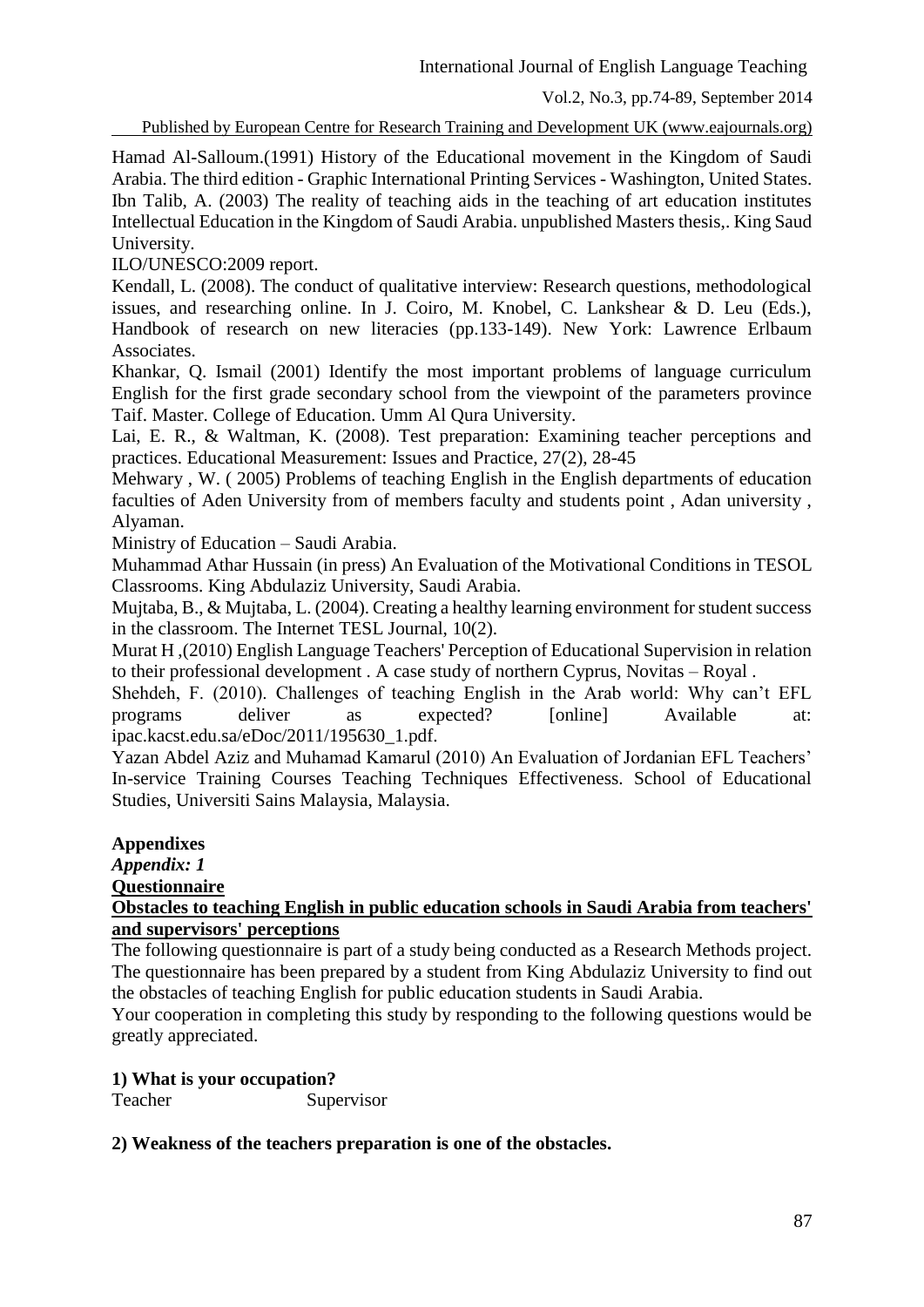|                                                             | International Journal of English Language Teaching |                                                                                            |                                       |          |  |
|-------------------------------------------------------------|----------------------------------------------------|--------------------------------------------------------------------------------------------|---------------------------------------|----------|--|
|                                                             |                                                    |                                                                                            | Vol.2, No.3, pp.74-89, September 2014 |          |  |
|                                                             |                                                    | Published by European Centre for Research Training and Development UK (www.eajournals.org) |                                       |          |  |
| <b>Strongly Disagree</b><br>Agree                           | Disagree                                           | Undecided                                                                                  | Agree                                 | Strongly |  |
|                                                             |                                                    | 3) Scarcity of development programs is one of the obstacles.                               |                                       |          |  |
| <b>Strongly Disagree</b><br>Agree                           | Disagree                                           | Undecided                                                                                  | Agree                                 | Strongly |  |
| 4) Scarcity of in-service training is one of the obstacles. |                                                    |                                                                                            |                                       |          |  |
| <b>Strongly Disagree</b><br>Agree                           | Disagree                                           | Undecided                                                                                  | Agree                                 | Strongly |  |
|                                                             |                                                    | 5) Weakness of in-service training programs is one of the obstacles.                       |                                       |          |  |
| <b>Strongly Disagree</b>                                    | Disagree                                           | Undecided                                                                                  | Agree                                 | Strongly |  |
| Agree                                                       |                                                    | 6) Weakness of the supervisory methods and its limited effect is one of the obstacles.     |                                       |          |  |
| <b>Strongly Disagree</b><br>Agree                           | Disagree                                           | Undecided                                                                                  | Agree                                 | Strongly |  |
|                                                             |                                                    | 7) Weakness of motivation among the students is one of the obstacles.                      |                                       |          |  |
| <b>Strongly Disagree</b><br>Agree                           | Disagree                                           | Undecided                                                                                  | Agree                                 | Strongly |  |
|                                                             |                                                    | 8) Weakness of discipline and consequences for bad behavior in classrooms is one of the    |                                       |          |  |
| obstacles.<br><b>Strongly Disagree</b><br>Agree             | Disagree                                           | Undecided                                                                                  | Agree                                 | Strongly |  |
|                                                             |                                                    | 9) Insufficient number of weekly classes is one of the obstacles.                          |                                       |          |  |
| Strongly Disagree Disagree Undecided<br>Agree               |                                                    |                                                                                            | Agree                                 | Strongly |  |
|                                                             |                                                    | 10) Insufficiency of school books in form and substance is one of the obstacles.           |                                       |          |  |
| <b>Strongly Disagree</b><br>Agree                           | Disagree                                           | Undecided                                                                                  | Agree                                 | Strongly |  |
|                                                             |                                                    | 11) The overuse of traditional teaching methods rather than activation of modern           |                                       |          |  |
| teaching methods is one of the obstacles.                   |                                                    |                                                                                            |                                       |          |  |
| <b>Strongly Disagree</b><br>Agree                           | Disagree                                           | Undecided                                                                                  | Agree                                 | Strongly |  |
|                                                             |                                                    | 12) Scarcity of using teaching aids and modern technology is one of the obstacles.         |                                       |          |  |
| <b>Strongly Disagree</b><br>Agree                           | Disagree                                           | Undecided                                                                                  | Agree                                 | Strongly |  |
| 13) Weakness of school supplies is one of the obstacles.    |                                                    |                                                                                            |                                       |          |  |
| <b>Strongly Disagree</b><br>Agree                           | Disagree                                           | Undecided                                                                                  | Agree                                 | Strongly |  |